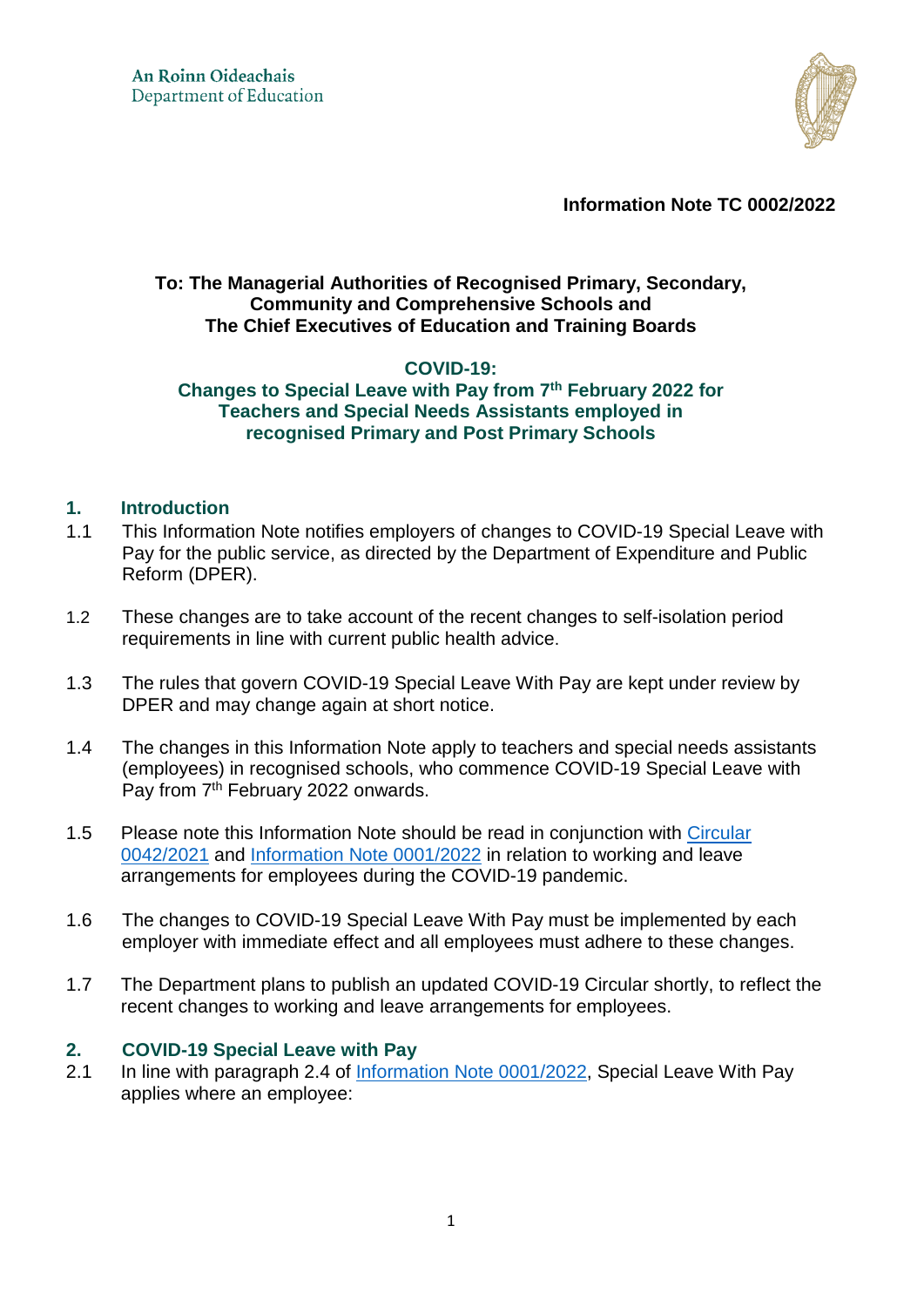- displays [COVID-19 symptoms](https://www2.hse.ie/conditions/covid19/symptoms/overview/)
- received a positive COVID-19 PCR test result
- received a positive COVID-19 antigen test result (where acceptable, based on [most recent HSE advice\)](https://www2.hse.ie/conditions/covid19/testing/covid-19-antigen-test-results/?gclid=EAIaIQobChMIjtbO4oS79QIVg-7tCh1sughnEAAYASAAEgLJ2_D_BwE&gclsrc=aw.ds)
- 2.2 The current HSE advice in relation to self-isolation is available at: [https://www2.hse.ie/conditions/covid19/testing/positive-result/.](https://www2.hse.ie/conditions/covid19/testing/positive-result/) The HSE advises a person must self-isolate for a minimum period of 7 up to a maximum of 10 days.

# **3. Changes to COVID-19 Special Leave with Pay from 7th February 2022**

- 3.1 Where an employee begins to display COVID-19 symptoms or tests positive for COVID-19 on any date from 7<sup>th</sup> February onwards, a maximum limit of 10 consecutive days Special Leave with Pay, in any one instance will apply.
- 3.2 Where the employee is medically unfit for work after the 10 day period, the terms and conditions of the Sick Leave Scheme will apply.
- 3.3 To cater for this change on the Department's Payroll system, a new leave code is now available to schools on the On-Line Claims System (OLCS) to record this COVID-19 Special Leave With Pay. The leave must be recorded on the OLCS by the employer under 'Personal Leave', sub-category titled 'COVID-19: Special Leave With Pay'. ETB schools must record this leave on their relevant ETB system.
- 3.4 The Application Form for COVID-19 Special Leave with Pay at Appendix A of this Information Note must be used for employees who have been diagnosed with COVID-19 from 7<sup>th</sup> February 2022 onwards.
- 3.5 There are examples of scenarios provided at [Appendix B](#page-5-0) of this Information Note.

# **4. COVID-19 Special Leave with Pay prior to 7th February 2022**

- 4.1 An employee who commenced COVID-19 Special Leave with Pay prior to 7<sup>th</sup> February, the maximum limit of 28 days still applies, in line with paragraph 2.4 of [Circular 0042/2021.](https://www.gov.ie/en/circular/b4832-coronavirus-covid-19-arrangements-for-teachers-and-special-needs-assistants-employed-in-recognised-primary-and-post-primary-schools/) A further extension is available, where the specific criteria as detailed in paragraph 2.5 of [Circular 0042/2021](https://www.gov.ie/en/circular/b4832-coronavirus-covid-19-arrangements-for-teachers-and-special-needs-assistants-employed-in-recognised-primary-and-post-primary-schools/) apply.
- 4.2 For non-ETB schools, the COVID-19 Special Leave With Pay which commenced prior to 7<sup>th</sup> February should continue to be recorded by the employer under 'Personal Leave', sub-category titled 'COVID-19: Diagnosis'. ETB schools must record this leave on their relevant ETB system.
- 4.3 From 7<sup>th</sup> February, any new approved COVID-19 Special Leave With Pay applications cannot be recorded under COVID-19: Self Isolation' or 'COVID-19: Diagnosis' as paragraph 3 above will apply.
- 4.4 There are examples of scenarios provided at [Appendix B](#page-5-0) of this Information Note.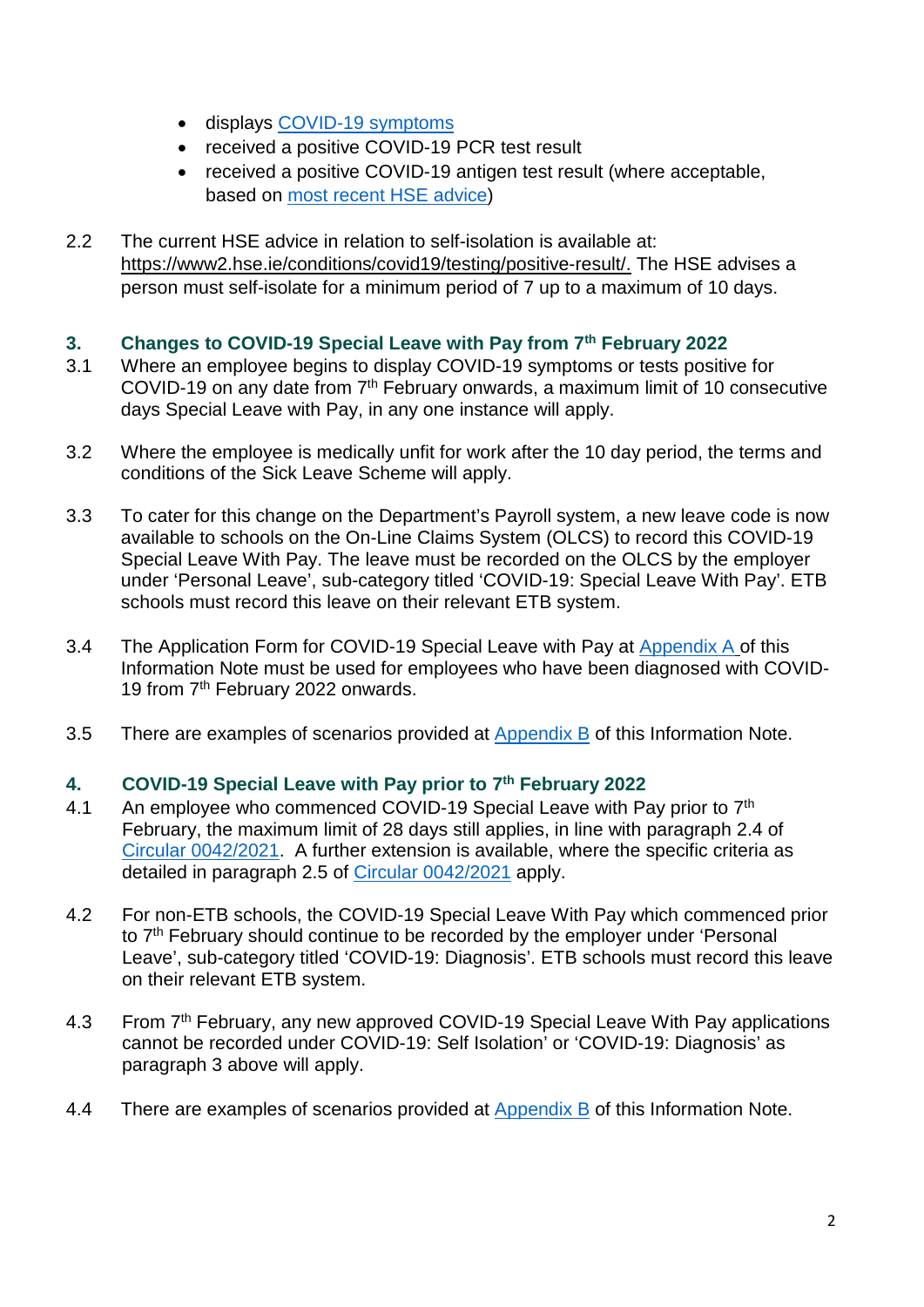### **5. Restricted Movement (COVID-19:Restricted Movement)**

5.1 In the limited circumstances where employees who are close contacts are required to restrict their movements, paragraph 3 of [Information Note 0001/2022](https://www.gov.ie/en/publication/58bb6-information-note-tc-00012022-covid-19-updated-working-and-leave-arrangements-from-january-2022-for-teachers-and-special-needs-assistants-employed-in-recognised-primary-and-post-primary-schools/) will apply.

### **6. Circulation of Information Note**

- 6.1 Please ensure that this Information Note is circulated to all members of the Board of Management/Education and Training Boards and its contents are brought to the attention of all teachers and SNAs in your employment, including those on leave of absence.
- 6.2 This Information Note can be accessed on the Department's website at [gov.ie.](https://www.gov.ie/en/collection/c9681-covid-19-index-of-all-publications-issued-by-department-of-education/)

**Clare Butler Sinéad Keenaghan** *Sinéad* **Keenaghan Principal Officer Principal Officer Principal Officer Principal Officer Principal Officer Principal Officer Teacher/SNA Terms & Conditions Section Fayroll Division 3 February, 2022**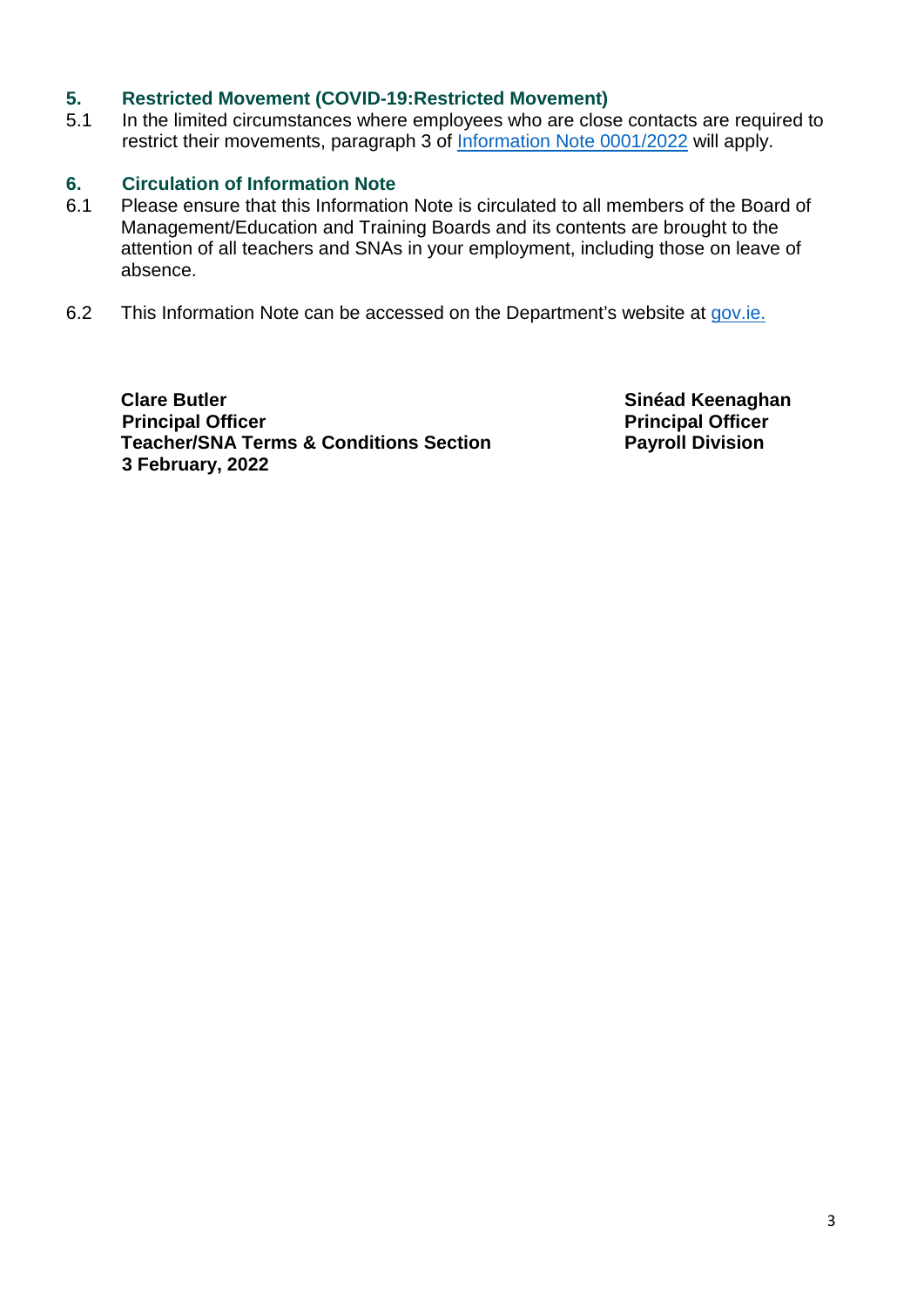# **Appendix A**

### **Appendix A – Application for COVID-19 Special Leave with Pay from 7th February 2022 onwards displaying COVID-19 symptoms or diagnosed with COVID-19**

**The Application Form should be fully completed by the employee and submitted to the employer as soon as possible. The completed Application Form must be accompanied by supporting evidence i.e. positive antigen or PCR test result, as appropriate including the date of fitness to return to work (where this date is available).** 

#### **Part 1 - Employee Details**

| Roll No: _______________________ |  |
|----------------------------------|--|

# **Part 2 – Details of Special Leave with Pay**

I wish to apply for Special Leave With Pay, for the reason indicated below (tick relevant box). I am:

| • Displaying COVID-19 symptoms.                              |  |
|--------------------------------------------------------------|--|
| • Received a positive COVID-19 antigen test result.          |  |
| • Received a positive COVID-19 PCR test result.              |  |
| Estimated End Date (DD/MM/YYYY):<br>Start Date (DD/MM/YYYY): |  |

#### **Declaration**

I wish to apply for Special Leave with Pay in accordance with the terms and conditions of Information Note TC 0002/2022 titled '*COVID-19: Changes to Special Leave With Pay from 7 th February 2022 for Teachers and Special Needs Assistants employed in recognised Primary and Post Primary Schools'.* 

The completed Application Form is accompanied by supporting evidence.

I confirm that the information provided in the Application Form is true and accurate.

| Signature of Employee: |  | Date. |
|------------------------|--|-------|
|------------------------|--|-------|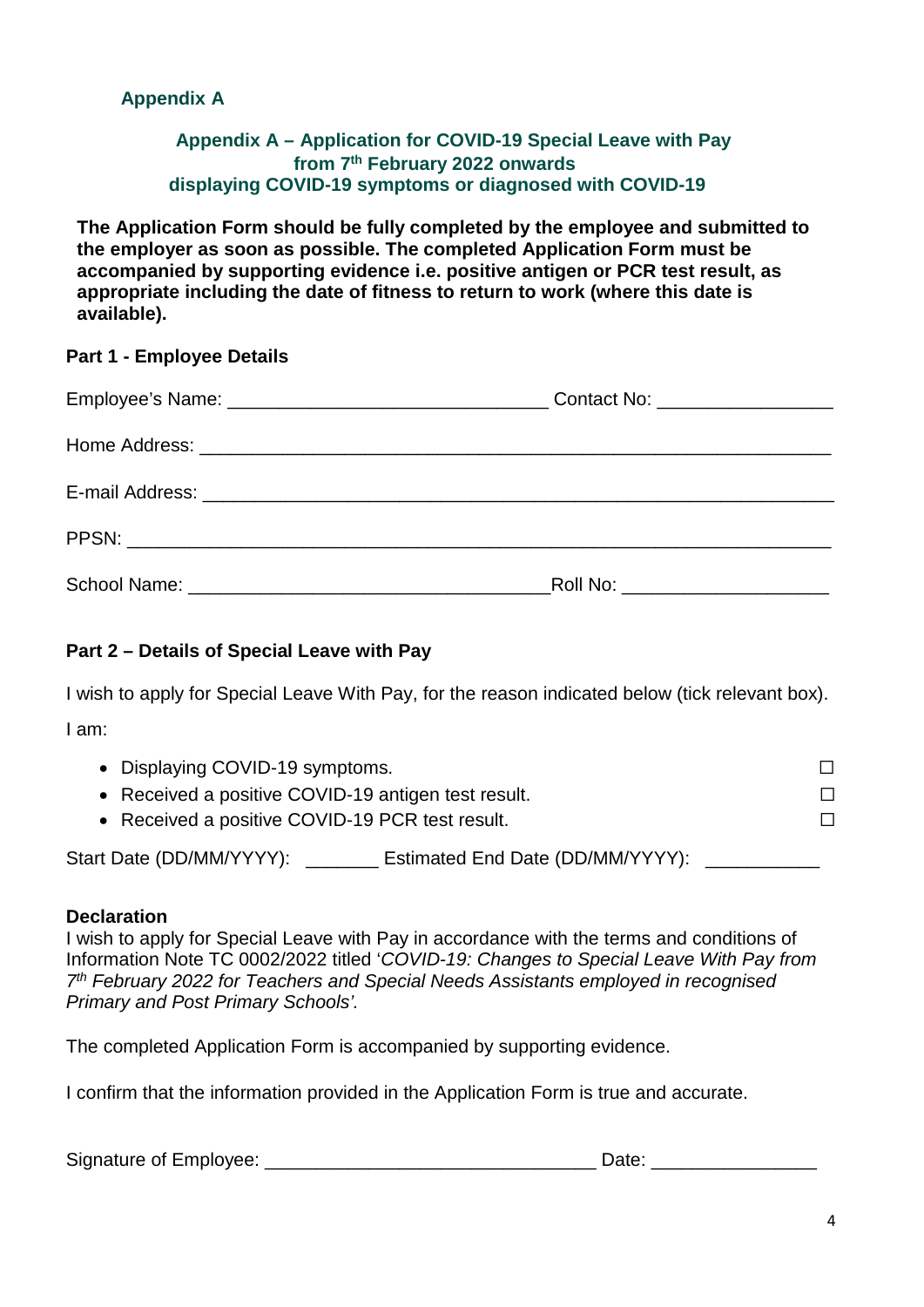# **Part 3 – Employer Record**

| (A) COVID-19: Special Leave With Pay:                                                                                                                                                                                                                         |                                                                                                                                                                                                                                |
|---------------------------------------------------------------------------------------------------------------------------------------------------------------------------------------------------------------------------------------------------------------|--------------------------------------------------------------------------------------------------------------------------------------------------------------------------------------------------------------------------------|
| Employee is displaying COVID-19 symptoms                                                                                                                                                                                                                      |                                                                                                                                                                                                                                |
| (B) COVID-19: Special Leave With Pay:<br>Evidence of positive COVID-19 PCR test result (including test date) provided<br>(HSE text message screenshot is acceptable)                                                                                          |                                                                                                                                                                                                                                |
| (C) COVID-19: Special Leave With Pay:<br>HSE portal is acceptable)                                                                                                                                                                                            | Employee aged 39 years or under - Evidence of positive COVID-19 antigen test<br>result (including test date) provided (HSE confirmation of employee's record on                                                                |
| (D) COVID-19: Special Leave With Pay:<br>result (including test date) provided                                                                                                                                                                                | Employee aged 40 years or older - Evidence of positive COVID-19 antigen test                                                                                                                                                   |
| Recorded on OLCS/relevant ETB system under 'COVID-19: Special Leave With Pay'<br>(as appropriate)                                                                                                                                                             |                                                                                                                                                                                                                                |
| Signature: _____<br>(Employer)                                                                                                                                                                                                                                | Date: the contract of the contract of the contract of the contract of the contract of the contract of the contract of the contract of the contract of the contract of the contract of the contract of the contract of the cont |
| Application Form/Supporting Documentation should NOT be submitted to the<br>Department of Education. They should be retained in the school/ETB with any<br>other relevant documentation for record and audit purposes with the relevant<br>personnel records. |                                                                                                                                                                                                                                |

# **Data Protection Privacy Statement**

The main purpose for which the Department requires you to provide this personal data to your employer is to enable your Special Leave with Pay to be processed. Your employer will retain your Application Form and accompanying documents in accordance with their Data Protection policy. Further information in relation to this policy is available on request from your employer.

The Privacy Notice outlining further information in relation to this Application Form can be found on [gov.ie.](https://www.gov.ie/en/organisation-information/data-protection/?referrer=http://www.education.ie/en/The-Department/Data-Protection/gdpr/gdpr.html#transparency) Full details of the Department's Data Protection policy setting out how we will use your personal data as well as information regarding your rights as a data subject are available on [gov.ie.](https://www.gov.ie/en/organisation-information/data-protection/?referrer=http://www.education.ie/en/The-Department/Data-Protection/gdpr/gdpr.html) Details of this policy are also available in hard copy from Teacher/SNA Terms & Conditions Section, Department of Education, Cornamaddy, Athlone, Co. Westmeath, N37 X659, upon request.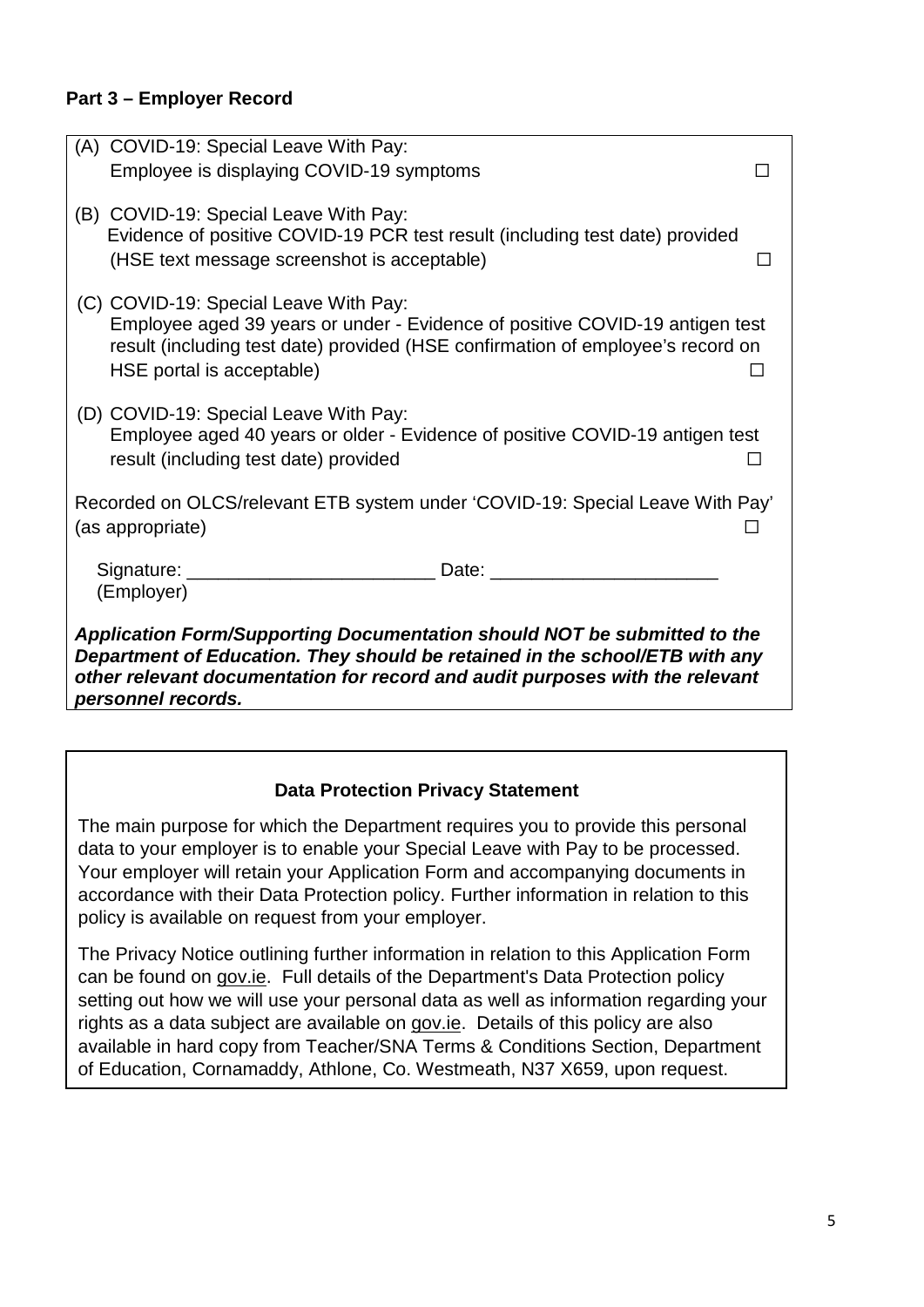# <span id="page-5-0"></span>**Appendix B**

#### **Special Leave With Pay – Scenario Examples (from 7th February 2022)**

#### **Scenario 1**

On 7th February 2022, employee is recorded as on Day 1 of Special Leave With Pay because they are displaying COVID-19 symptoms or tested positive for COVID-19.

The maximum Special Leave With Pay entitlement for this employee is 10 consecutive days under this Information Note.

This leave period must be recorded by the employer under the OLCS leave subcategory 'Personal Leave', sub-category titled 'COVID-19: Special Leave with Pay" or on the relevant ETB system.

If the employee is medically unfit for work on Day 11, the terms and conditions of the Sick Leave Scheme will apply.

#### **Scenario 2**

On 7<sup>th</sup> February 2022, employee is recorded as on Day 11 of Special Leave With Pay because they tested positive for COVID-19.

The maximum Special Leave With Pay entitlement for this employee is 28 consecutive days, in line with paragraph 2.4 of [Circular 0042/2021.](https://www.gov.ie/en/circular/b4832-coronavirus-covid-19-arrangements-for-teachers-and-special-needs-assistants-employed-in-recognised-primary-and-post-primary-schools/) Subject to specific criteria, there is extended entitlement to Special Leave with Pay beyond 28 days in line with paragraph 2.5 of [Circular 0042/2021.](https://www.gov.ie/en/circular/b4832-coronavirus-covid-19-arrangements-for-teachers-and-special-needs-assistants-employed-in-recognised-primary-and-post-primary-schools/)

Where the employee remains absent up to 28 days, this leave which commenced prior to 7<sup>th</sup> February should continue to be recorded by the employer under 'Personal Leave', sub-category titled 'COVID-19: Diagnosis' or on the relevant ETB system.

#### **Scenario 3**

On 6th February 2022, employee is recorded as on Day 1 of Special Leave With Pay because they tested positive for COVID-19.

The maximum Special Leave With Pay entitlement for this employee is 28 consecutive days, in line with paragraph 2.4 of [Circular 0042/2021.](https://www.gov.ie/en/circular/b4832-coronavirus-covid-19-arrangements-for-teachers-and-special-needs-assistants-employed-in-recognised-primary-and-post-primary-schools/) Subject to specific criteria, there is extended entitlement to Special Leave with Pay beyond 28 days in line with paragraph 2.5 of [Circular 0042/2021.](https://www.gov.ie/en/circular/b4832-coronavirus-covid-19-arrangements-for-teachers-and-special-needs-assistants-employed-in-recognised-primary-and-post-primary-schools/)

Where the employee remains absent up to 28 days, this leave which commenced prior to 7<sup>th</sup> February should continue to be recorded by the employer under 'Personal Leave', sub-category titled 'COVID-19: Diagnosis' or on the relevant ETB system.

#### **Scenario 4**

On 6th February 2022, employee is recorded as on Day 1 of Special Leave With Pay (COVID-19: Isolation) because they are displaying symptoms of COVID-19. On 7th February, the employee tests positive for COVID-19.